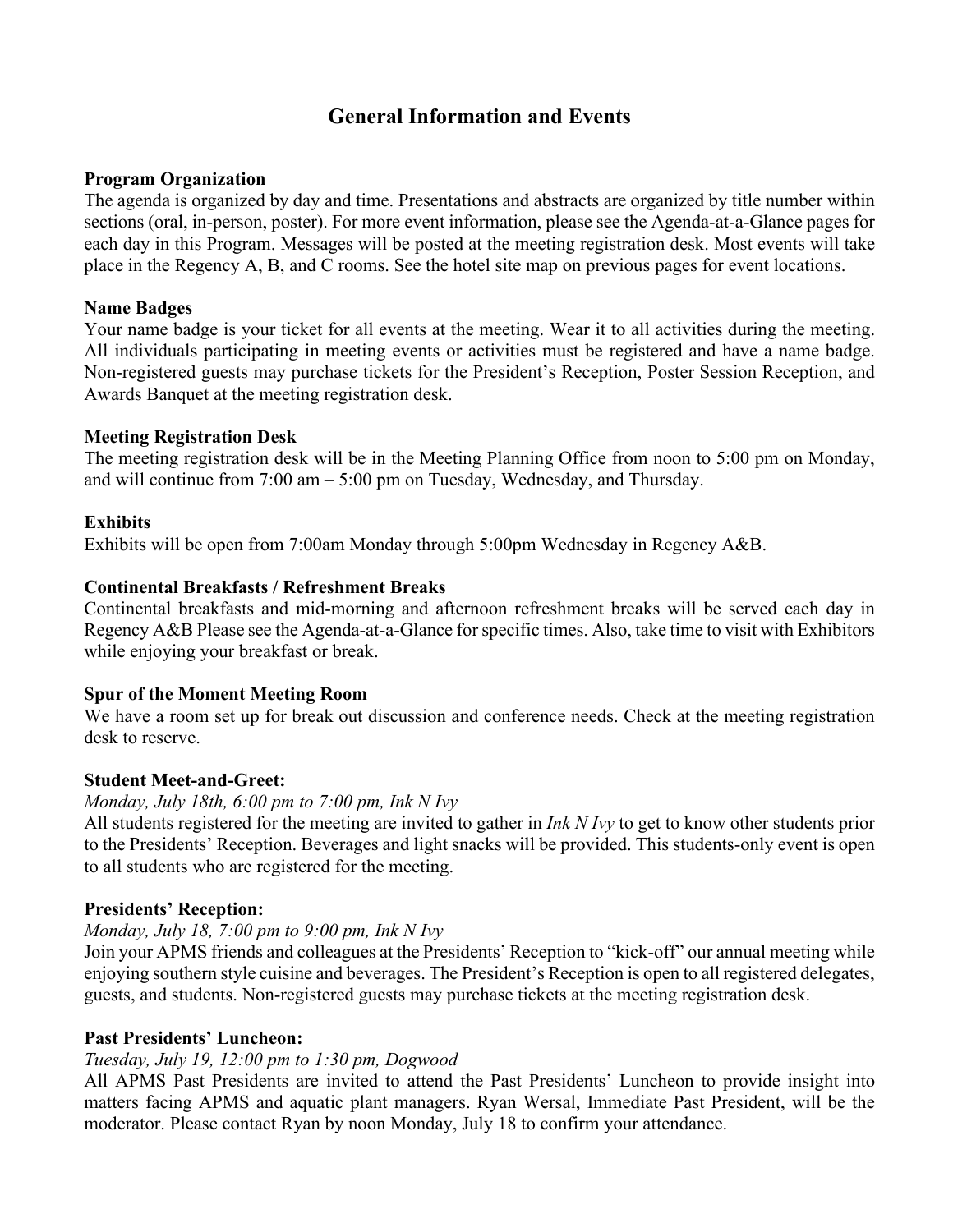# **Student Affairs Luncheon:**

# *Tuesday, July 19, 12:00 pm to 1:30 pm, Magnolia*

All students registered for the meeting are invited to attend. This luncheon, provided by our sponsors, is a great opportunity to meet other students, interact with guest speakers and APMS leadership, and learn how to become more involved in the Society. Sam Sardes, Student Affairs Committee Chair, will be the moderator. Please contact Sam by noon Monday, July 18 to confirm your attendance.

# **Poster Session Reception:**

## *Tuesday, July 19th, 6:00 pm to 7:00 pm, Regency A&B.*

Posters will be available for viewing from 8:00 am Monday to noon Wednesday in *Regency A&B.* Poster presenters will be on hand during the Evening Poster Reception on Tuesday, July 19th, 6:00 pm to 7:00 pm in Regency A&B.

# **Regional Chapters Presidents' Evening Discussion:**

## *Tuesday, July 19, 6:00 pm to 7:00 pm, Azaela*

Two representatives from each APMS regional chapter are invited to attend the Regional Chapter Presidents' Evening Discussion, provided by APMS sponsors. Regional Chapters Committee Chair Gray Turnage will be the moderator for discussions on aquatic plant management activities in each region. Please contact Gray by noon Monday, July 18 to confirm your attendance.

# **Women of Aquatics Luncheon:**

# *Wednesday, July 20, noon to 1:30 pm, Magnolia*

Amy Kay will host the APMS Women of Aquatics Luncheon to discuss opportunities for women in the field of aquatic plant management. Please contact Amy by noon Monday, July 18 to confirm your attendance.

## **Awards Reception/Banquet:**

# *Wednesday, July 20, 6:00 pm to 10:00 pm, Studio 220 @ NOMA A*

Registered delegates, guests and students are invited to the Awards Banquet to be held at Studio 220 in the hotel. After dinner, we will recognize those who have served APMS, welcome new officers and directors. SCAPMS will also recognize those who have served the hosting regional chapter. Our evening will conclude with a fund-raising raffle to support APMS student and other education initiatives.

# **APMS/SCAPMS Annual Business and Post-Conference Board of Directors Meetings:**

All APMS and SCAPMS members are encouraged to attend the Annual Business Meetings for Society updates as well as electing new Officers and Directors. Members will be provided a web link for the meetings which will be held virtually following the conference.

## **Student Tour:**

*Thursday, July 21, 7:00 am to 5:00 pm*  TBD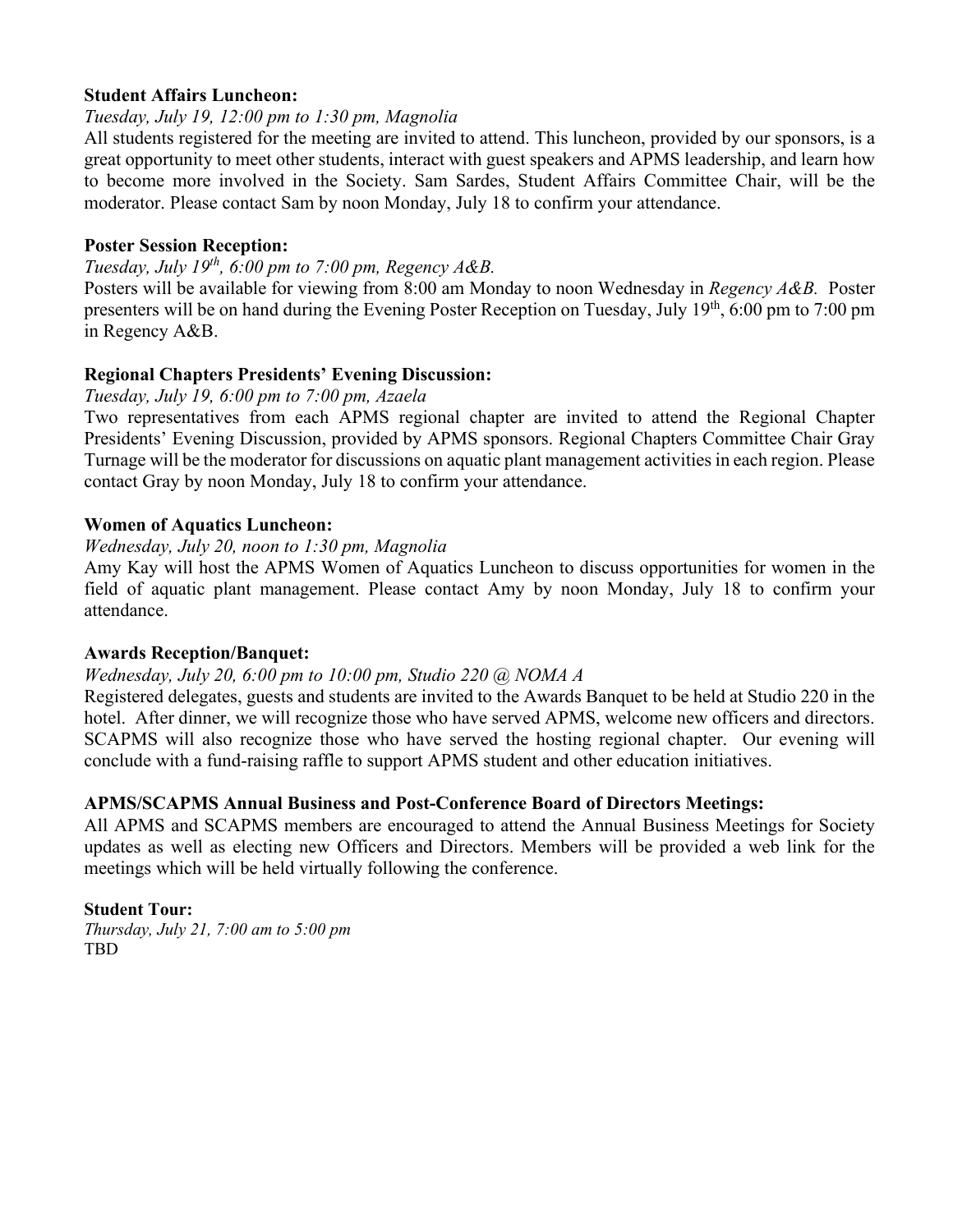# **Events-at-a-Glance**

### **Sunday – July 17:**

APMS Strategic Planning Session (*Crepe Myrtle*)

### **Monday – July 18:**

APMS Board of Directors Meeting (*THINK TANK @ NOMA*) Exhibits and Poster Setup (*Regency A&B*) Registration (*Meeting Planning Room*) Student Meet & Greet (*Ink N Ivy*) Presidents' Reception (*Ink N Ivy*)

### **Tuesday – July 19:**

Registration (*Meeting Planning Room*) Continental Breakfast (*Regency A&B*) Exhibits (*Regency A&B*) Session 1 (*Regency C*) Lunch on your own Past Presidents' Luncheon (*Dogwood*) Student Affair Luncheon *(Magnolia)* Session 2 (*Regency C)* Regional Chapters Evening Discussion (*THINK TANK @ NOMA*) Poster Session (*Regency A&B*)

### **Wednesday – July 20:**

Registration (*Meeting Planning Room*) Continental Breakfast (*Regency A&B*) Exhibits (*Regency A&B)* Session 3 (*Regency C*) Lunch on your own Women of Aquatics Luncheon (*Magnolia)* Session 4 (*Regency C*) SCAPMS Duck Race (*Hyatt Regency Atrium*) APMS Awards Banquet Reception (*Studio 220 @ NOMA A*) APMS Awards Banquet (*Studio 220 @ NOMA A*)

### **Thursday – July 21:**

Registration (*Meeting Planning Room*) Continental Breakfast (*Regency A&B*) Exhibits (*Regency A&B)* Session 5 (*Regency C*) Conference Adjourns Lunch on your own

### **Friday – July 22:**

Student Breakfast Student Tour Student Dinner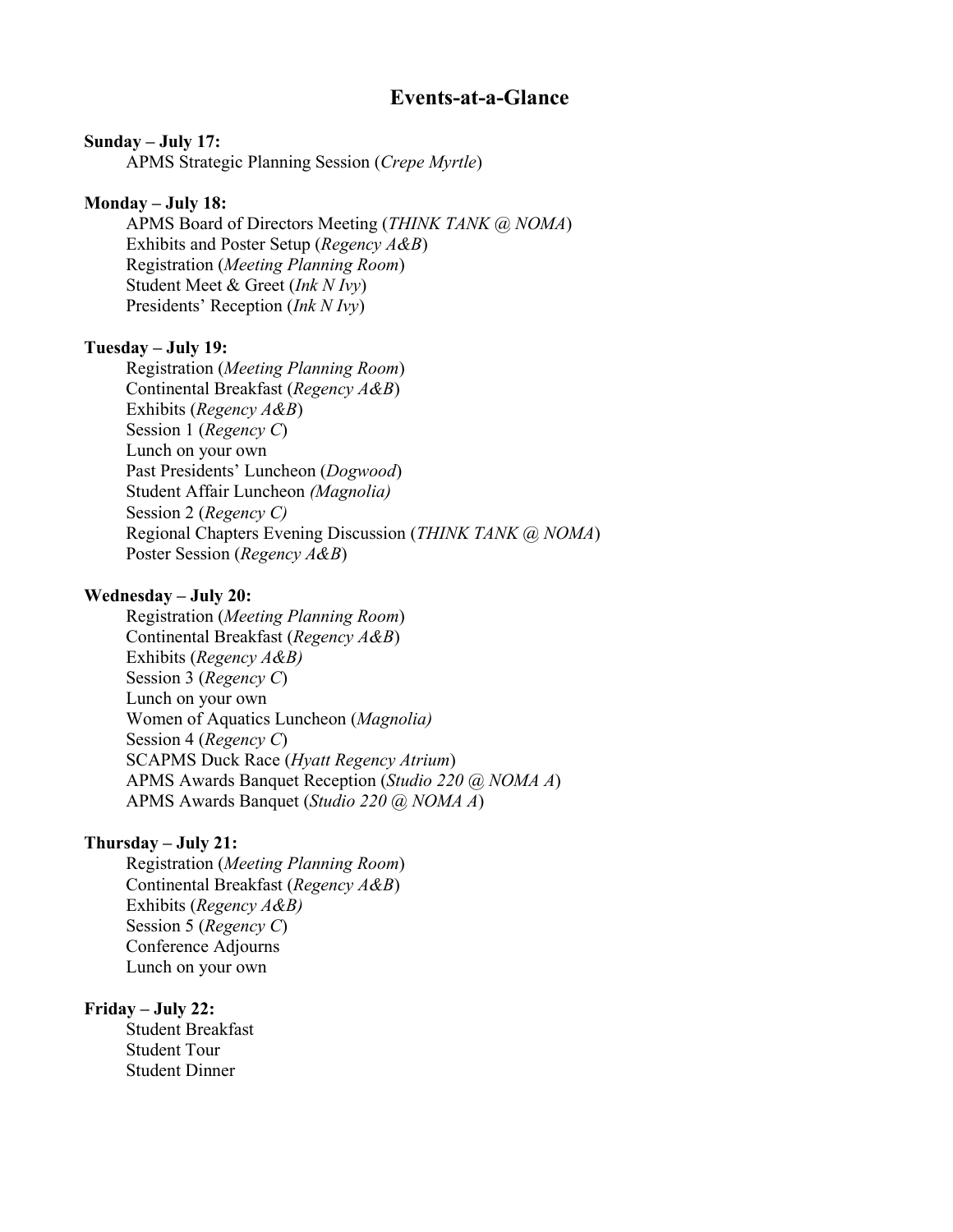# **Agenda**

### **Sunday, July 17**

#### **Sunday's Agenda-at-a-Glance**

10am – 4pm APMS Strategic Planning Meeting (*Crepe Myrtle)*

### **Monday, July 18**

#### **Monday's Agenda-at-a-Glance**

| $10am - 4pm$                 | APMS Board of Directors Meeting (THINK TANK @, NOMA) |
|------------------------------|------------------------------------------------------|
| $12 \text{pm} - 5 \text{pm}$ | Exhibits Setup (Regency A&B)                         |
| $12 \text{pm} - 5 \text{pm}$ | Registration ( <i>Meeting Planning</i> )             |
| $6pm - 7pm$                  | Student Meet & Greet (Ink N Ivv)                     |
| $7 \text{pm} - 9 \text{pm}$  | Presidents' Reception $(Int N Iv)$                   |

### **Tuesday, July 19**

#### **Tuesday's Agenda-at-a-Glance**

| $7am - 5pm$                     | Registration (Meeting Planning Office)             |
|---------------------------------|----------------------------------------------------|
| 7am-8am                         | Continental Breakfast (Regency A&B)                |
| $7am - 5pm$                     | Exhibits ( <i>Regency <math>A\&amp;B</math></i> )  |
| $8am - 12pm$                    | Special Session - Harmful Algal Blooms (Regency C) |
| $12pm-130pm$                    | Lunch on your own                                  |
| $12pm-130pm$                    | Past Presidents' Luncheon (Dogwood)                |
| $12pm-130pm$                    | Student Affairs Luncheon (Magnolia)                |
| $130 \text{pm} - 450 \text{pm}$ | Session II (Regency C)                             |
| $6pm-7pm$                       | Regional Chapter Evening Discussion (Azaela)       |
| $6pm - 7pm$                     | Poster Session & Reception (Regency $A\&B$ )       |

**Session I – Opening Remarks, Special Session – Status and Future Outlook of Harmful Algal Blooms** 8:00am – 12:00pm

*Regency C*

**Moderator: Dr. Brett Hartis – APMS President Elect** (*Duke Energy Corporation, Charlotte, NC*)

### **\*SPEAKER**

- **08:00 AM Welcome and Opening Remarks**
- **08:05 AM Presidential Address Dr. Ryan Thum** Montana State University, Bozeman, MT
- **08:15 AM Controlling Freshwater Harmful Algal Blooms? the "Elephant in the Room". JoAnn M. Burkholder** North Carolina State University, Raleigh, NC
- **08:45 AM Human Health Effects of Freshwater HABs: A One Health Issue. Geoffrey I. Scott** University of South Carolina, Columbia, SC
- **09:05 AM Transforming Our Approach to Harmful Algal Bloom Management.**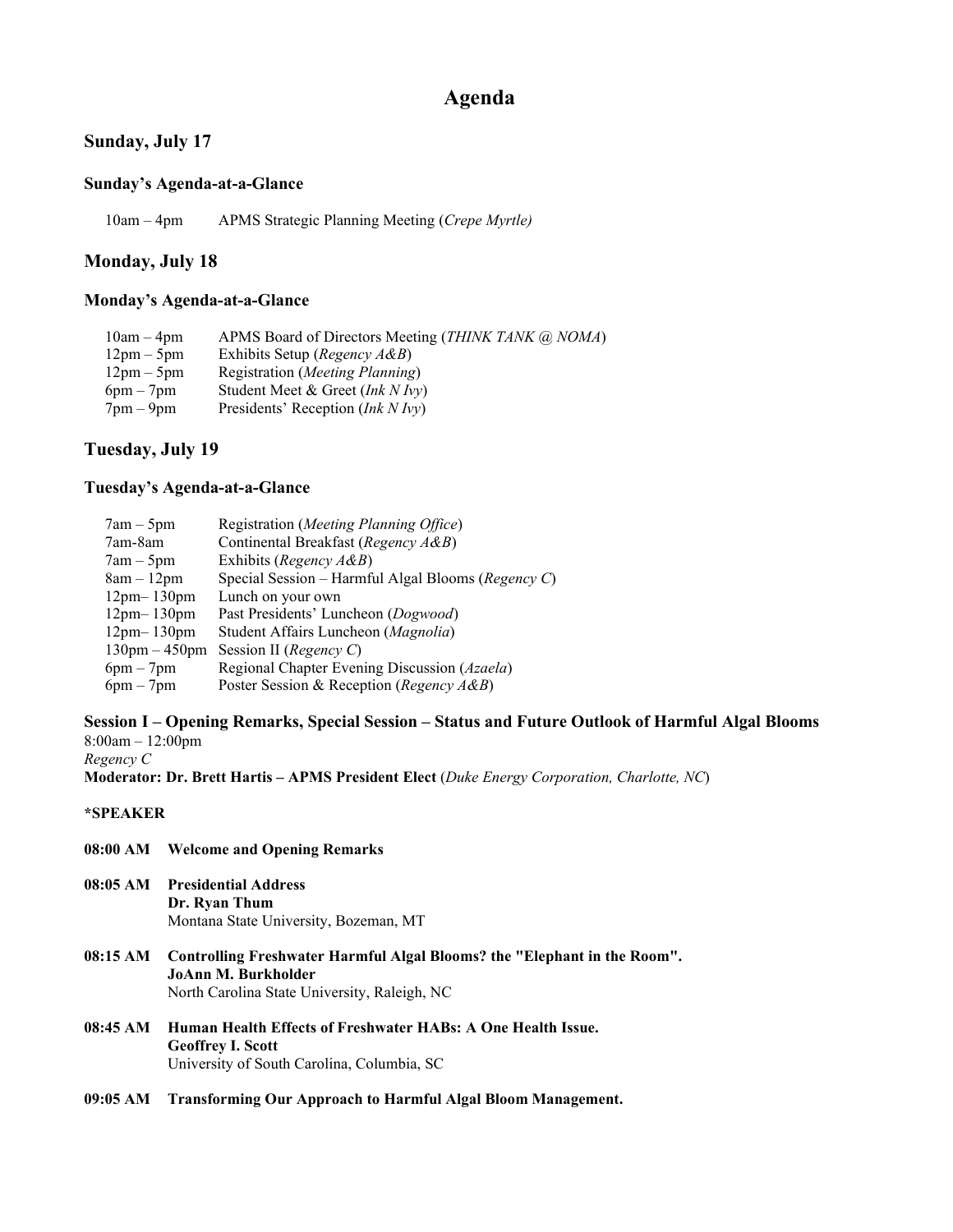West Bishop<sup>1</sup>, Mark A. Heilman<sup>2</sup> 1 SePRO Corporation, Whitakers, NC 2 SePRO Corporation, Carmel, IN

**09:25 AM Integration of Preventative Algaecide Treatments into Current Harmful Algal Bloom Management Strategies.** 

> Ciera M. Kinley-Baird<sup>1</sup>, Andrew D. McQueen<sup>2</sup>, Alyssa J. Calomeni<sup>2</sup>, Gerard A. Clyde<sup>3</sup> <sup>1</sup>Aquatic Control, Inc., Seymour, IN <sup>2</sup>US Army Corps of Engineers - Engineer Research and Development Center, Vicksburg, MS<br><sup>3</sup>US Army Corps of Engineers, Tulsa District, Tulsa, OK US Army Corps of Engineers, Tulsa District, Tulsa, OK

**09:45 AM Environmental Conditions Triggering Germination of Overwintering Cyanobacteria: A Review.**  Alyssa J. Calomeni<sup>1</sup>, Andrew D. McQueen<sup>1</sup>, Ciera M. Kinley-Baird<sup>2</sup>, Gerard A. Clyde<sup>3</sup> <sup>1</sup>US Army Corps of Engineers - Engineer Research and Development Center, Vicksburg, MS<br><sup>2</sup>Aquatic Control Inc. Seymour IN <sup>2</sup>Aquatic Control, Inc., Seymour, IN 3 US Army Corps of Engineers, Tulsa District, Tulsa, OK

#### **10:05 AM Break**

- **10:20 AM A Role for Legacy Phosphorous in Driving** *Microseira* **(Lyngbya) Growth.**  Tryston Metz, Samuel P. Putnam, Timothy J. Shaw, Geoff I. Scott, **John L. Ferry** University of South Carolina, Columbia, SC
- **10:40 AM Monitoring Overwintering Cyanobacteria in Sediments from Three HAB Impacted Waterbodies.**  Andrew D. McQueen<sup>1</sup>, Alyssa J. Calomeni<sup>1</sup>, Ciera M. Kinley-Baird<sup>2</sup>, Gerard (Tony) A. Clyde<sup>3</sup> <sup>1</sup>US Army Corps of Engineers - Engineer Research and Development Center, Vicksburg, MS<br><sup>2</sup>Aquatic Control Inc. Seymour IN <sup>2</sup>Aquatic Control, Inc., Seymour, IN 3 US Army Corps of Engineers, Tulsa District, Tulsa, OK

#### **11:00 AM Mitigating HAB Blooms in the Western United States. Terence M. McNabb** Aquatechnex, LLC, Bellingham, WA

- **11:20 AM Recent Chemical Management of** *Microseira* **(Lyngbya) on Lake Gaston, NC/VA. Jessica R. Baumann**, Robert J. Richardson North Carolina State University, Raleigh, NC
- **11:40 AM SCDHEC and Harmful Algal Blooms. Emily Bores** South Carolina Department of Health and Environmental Control, Columbia, SC

### **Lunch on Your Own**

12:00 pm – 1:30 pm

#### **Past President's Luncheon**

12:00 pm – 1:30 pm *Dogwood*

### **Student Affairs Luncheon**

12:00 pm – 1:30 pm *Magnolia*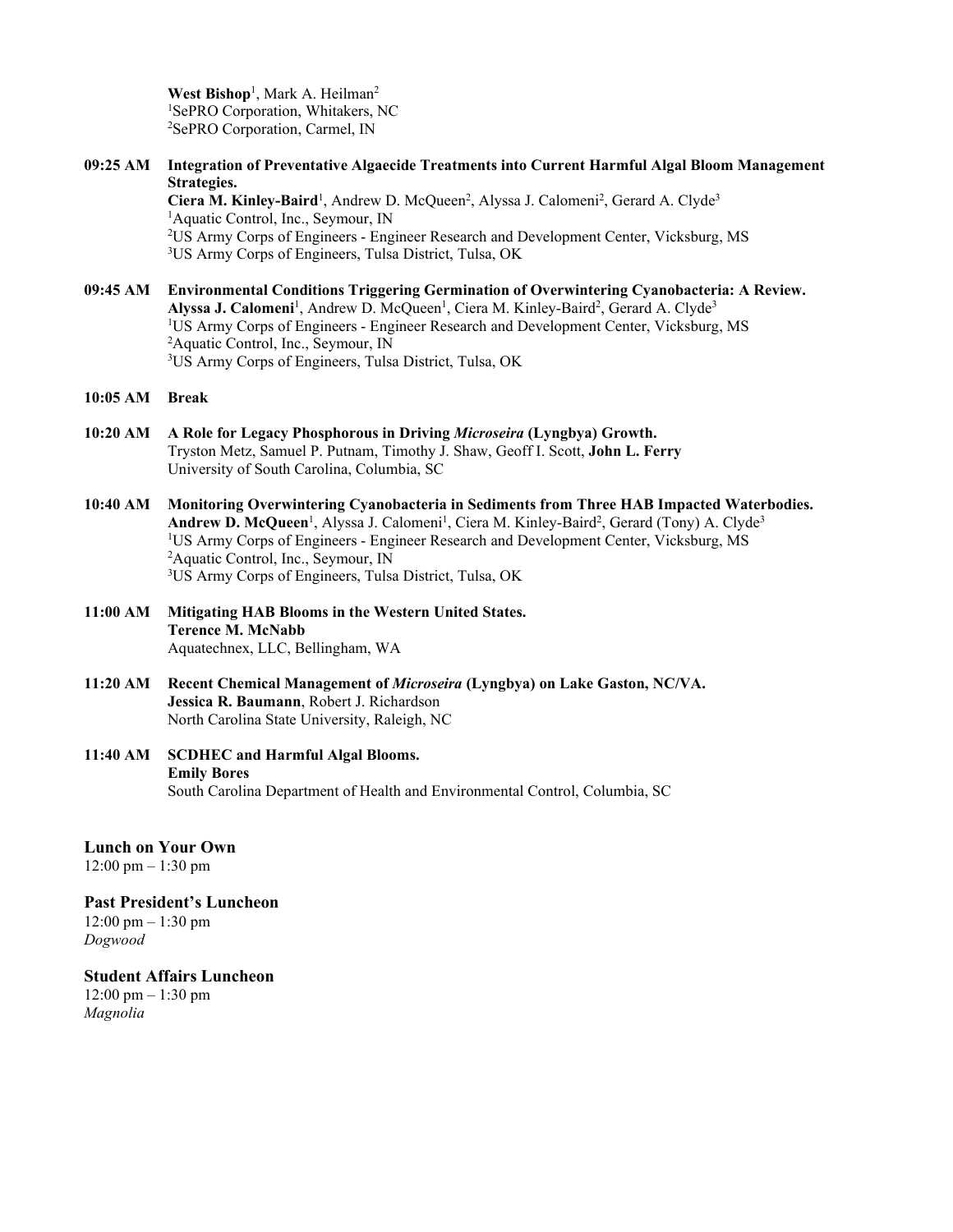#### **Session II – General Session & Student Presentations**

1:30 pm – 4:50 pm *Regency C* **Moderator: Dr. Jay Ferrell** (*University of Florida, Gainesville, FL*)

#### **\*SPEAKER † STUDENT CONTEST**

- **01:30 PM Using Long-Term Datasets to Understand Impacts of Aquatic Plant Management.**  Candice M. Prince<sup>1</sup>, Amy E. Kendig<sup>1</sup>, S. Luke Flory<sup>1</sup>, Mark Hoyer<sup>1</sup>, James Leary<sup>2</sup> <sup>1</sup>University of Florida, Gainesville, FL 2 Center Aquatic and Invasive Plants, UF/IFAS, Gainesville, FL
- **01:50 PM †Life History of Diploid Flowering Rush (***Butomus umbellatus***) from Field Populations in New York and Ohio. Maxwell G. Gebhart**<sup>1</sup>, Ryan M. Wersal<sup>1</sup>, Bradley T. Sartain<sup>2</sup>, Nathan E. Harms<sup>3</sup> <sup>1</sup>Minnesota State University, Mankato, Mankato, MN 2 US Army Corps of Engineers - Engineer Research and Development Center, Vicksburg, MS <sup>3</sup>US Army Corps of Engineers - Engineer Research and Development Center, Lewisville, TX
- **02:10 PM †Invasive Alligator Weed (***Alternanthera philoxeroides***) in the Southeastern United States: A Future Research Plan.**

**Samuel A. Schmid**<sup>1</sup>, Gary N. Ervin<sup>2</sup>, Gray Turnage<sup>2</sup> <sup>1</sup>Minnesota State University, Mankato, Mankato, MN 2 Mississippi State University, Starkville, MS

- **02:30 PM †Hydrilla Fragment Tolerance to Desiccation in Simulated Boat Bunk Conditions.**  Taylor L. Darnell<sup>1</sup>, Benjamin P. Sperry<sup>2</sup>, Candice M. Prince<sup>3</sup> <sup>1</sup>University of Florida/ Center for Aquatic Invasive Plants, Gainesville, FL 2 US Army Corps of Engineers, Gainesville, FL 3 University of Florida, Gainesville, FL
- **02:50 PM †***Stratiotes aloides* **in Ontario After a Decade: Lessons from 6 years of Plant Community Data in Areas Treated with Diquat. Nick Weissflog**, Eric Sager Trent University, Peterborough, ON, Canada
- **03:10 PM Break**
- **03:30 PM Observations of Submersed Aquatic Vegetation Community Shifts with Selective Hydrilla Management in Lake Sampson Florida.**  Jacob Thayer<sup>1</sup>, **James Leary**<sup>1</sup>, Kelli Gladding<sup>2</sup>, Jonathan Glueckert<sup>3</sup>, Amber Riner<sup>1</sup> <sup>1</sup>Center for Aquatic and Invasive Plants, University of Florida, Gainesville, FL
	- <sup>2</sup> Center for Aquatic and Invasive Plants, University of Florida, New Smyrna Beach, FL<br><sup>3</sup>Center for Aquatic and Invasive Plants, University of Florida, Lovabatchee, FL

<sup>3</sup>Center for Aquatic and Invasive Plants, University of Florida, Loxahatchee, FL

- **03:50 PM †Common nursery evaluation of eight ecotypes of Illinois pondweed (***Potamogeton illinoensis***). Joseph W. Sigmon**, Kyle L. Thayer, Jennifer H. Bishop, Lyn A. Gettys University of Florida Ft Lauderdale Research and Education Center, Davie, FL
- **04:10 PM 2021 Survey Results for the Most Common and Troublesome Aquatic Weeds (and Washington DC Update). Lee Van Wychen** WSSA, Alexandria, VA
- **04:30 PM †Automated Classification of Aquatic Invasive Plants using Deep Learning AI and Visible Spectrum Imagery. Ashutosh Shah**, Sathishkumar Samiappan, Gray Turnage, Cary Daniel McCraine

Mississippi State University, Starkville, MS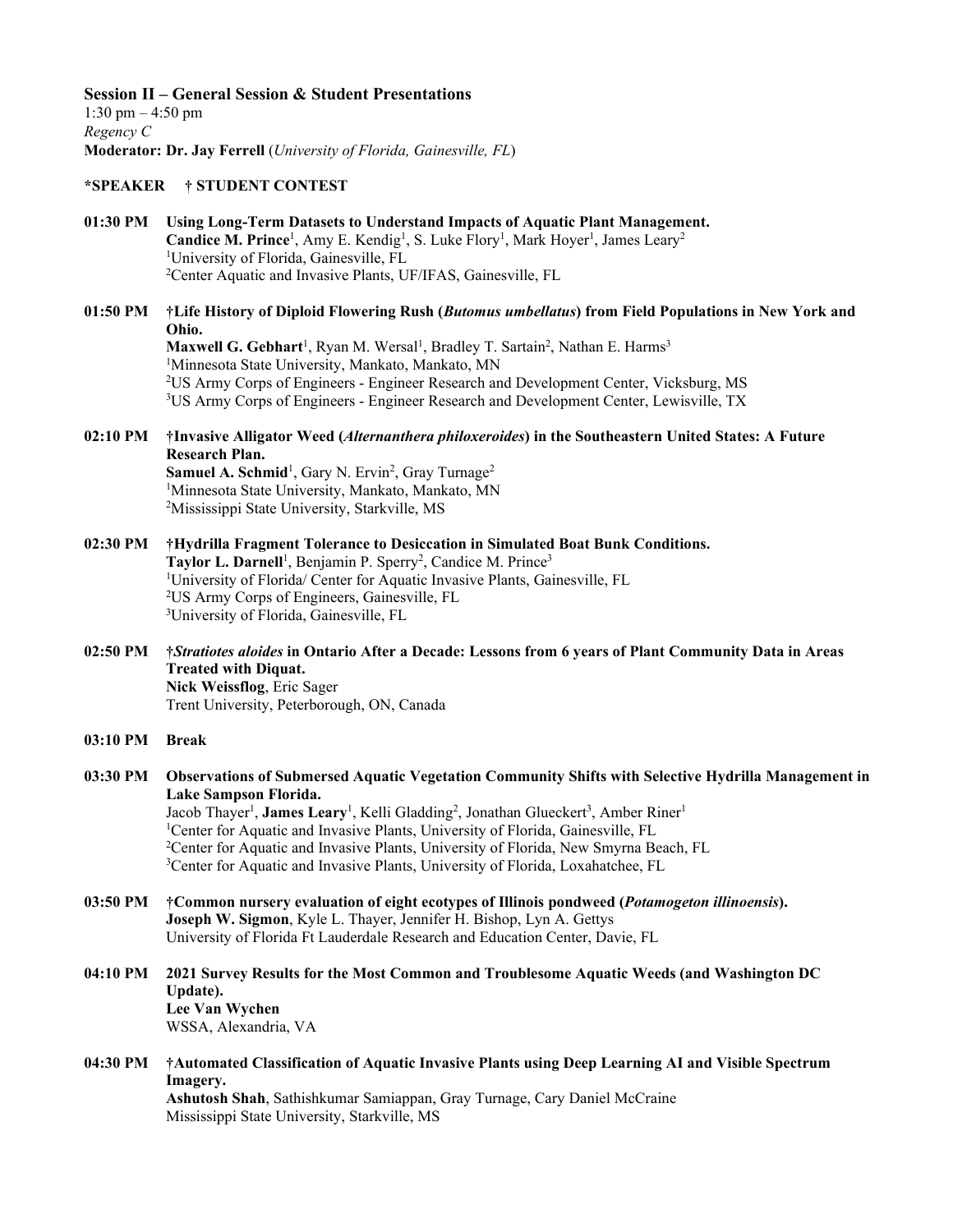#### **Regional Chapters Evening Discussion**

6:00 pm – 7:00 pm *Azaela*

**Poster Session & Reception**

6:00 pm – 7:00 pm *Regency A&B*

# **Wednesday, July 20**

### **Wednesday's Agenda-at-a-Glance**

| $7am - 5pm$                 | Registration ( <i>Meeting Planning Room</i> )       |
|-----------------------------|-----------------------------------------------------|
| 7am-8am                     | Continental Breakfast (Regency A&B)                 |
| $7am - 5pm$                 | Exhibits ( <i>Regency <math>A\&amp;B</math></i> )   |
| $8am - 12pm$                | Session III (Regency $C$ )                          |
| $12pm-130pm$                | Lunch on your own                                   |
| $12pm-130pm$                | Women of Aquatics Luncheon (Magnolia)               |
| $130$ pm $-430$ pm          | Session IV (Regency C)                              |
| $5pm-6pm$                   | <b>SCAPMS Duck Race (Hyatt Regency Atrium)</b>      |
| $6pm - 7pm$                 | APMS Awards Banquet Reception (Studio 220 @ NOMA A) |
| $7 \text{pm} - 9 \text{pm}$ | APMS Awards Banquet (Studio 220 @ NOMA A)           |

#### **Session III – General Session**

8:00 am – 12:00 pm *Regency C*

**Moderator: Christopher R. Mudge (***U.S. Army Engineer Research & Development Center, Baton Rouge, LA***)**

### **\*SPEAKER † STUDENT CONTEST**

**08:00 AM Herbicide Trials with Brazilian Egeria (***Egeria densa)* **for Management in the Sacramento - San Joaquin River Delta. John D. Madsen**, John Miskella USDA-ARS, Davis, CA **08:20 AM †Utilizing the Propagule Pressure Hypothesis to Optimize the Impact of** *Cyrtobagous salviniae* **on** *Salvinia molesta* **in Louisiana.** 

Korey D. Pham<sup>1</sup>, Rodrigo Diaz<sup>1</sup>, Christopher R. Mudge<sup>2</sup> <sup>1</sup>Louisiana State University, Department of Entomology, Baton Rouge, LA 2 U.S. Army Corps of Engineers - Engineer Research & Development Center, Baton Rouge, LA

- **08:40 AM Trending Legislative and Regulatory Issues Impacting the Aquatics Industry. Megan Provost** RISE (Responsible Industry for a Sound Environment), Arlington, VA
- **09:00 AM †Small Plot Evaluations of Aquatic Pesticides for Control of Starry Stonewort (***Nitellopsis obtusa***) in Lake Koronis, MN.**  Patrick Carver<sup>1</sup>, Ryan M. Wersal<sup>1</sup>, Bradley T. Sartain<sup>2</sup> <sup>1</sup>Minnesota State University, Mankato, Mankato, MN 2 US Army Corps of Engineers Engineer Research and Development Center, Vicksburg, MS

# **09:20 AM †Assessing the compatibility of Metsulfuron-methyl and** *Cyrtobagous salviniae* **for the control of** *Salvinia molesta* **.**

Samantha L. Prinsloo<sup>1</sup>, Christopher R. Mudge<sup>2</sup>, Rodrigo Diaz<sup>1</sup> <sup>1</sup>Louisiana State University, Department of Entomology, Baton Rouge, LA 2 U.S. Army Corps of Engineers - Engineer Research & Development Center, Baton Rouge, LA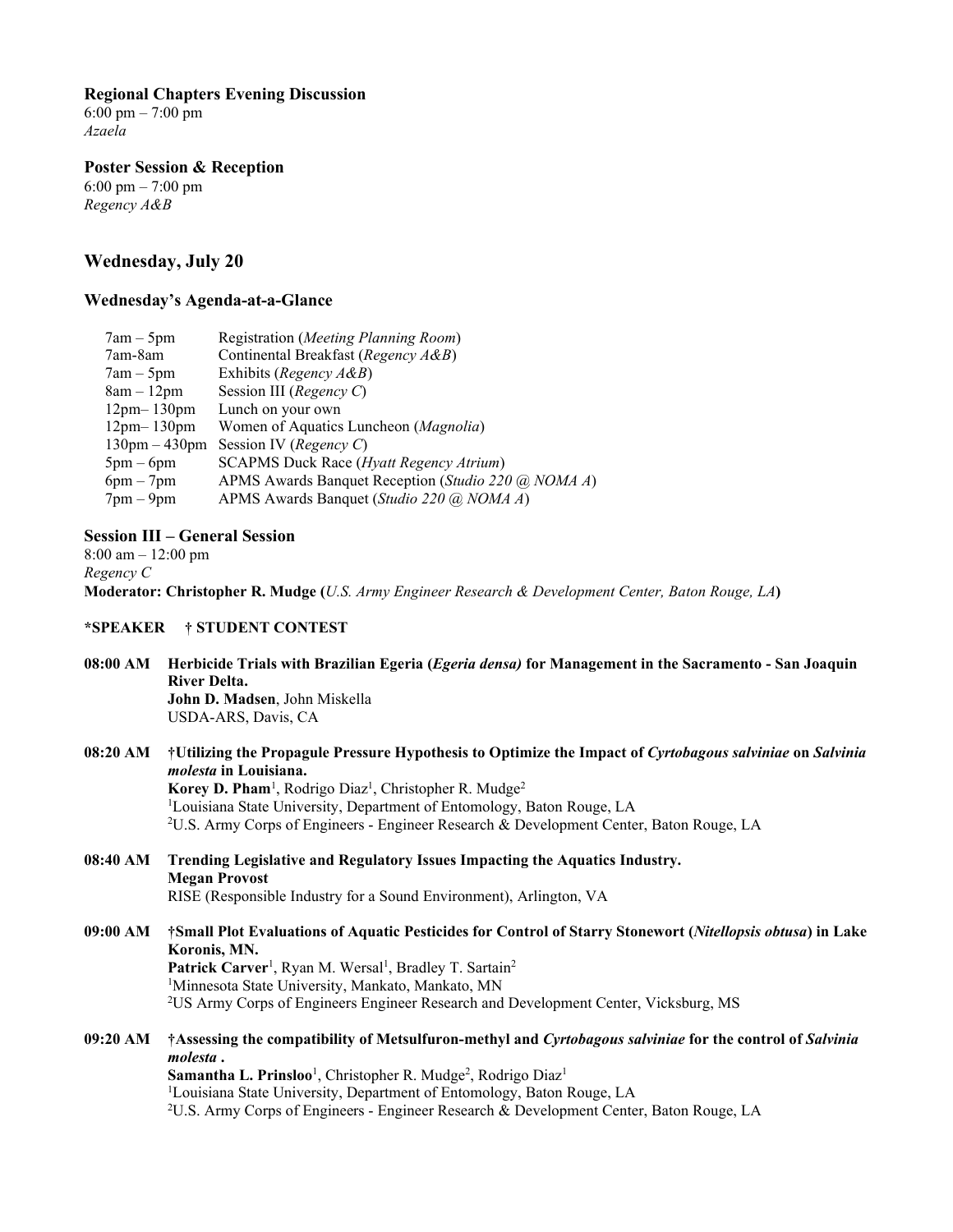| 09:40 AM | †Unmanned Aerial Systems Support Giant Salvinia Research and Eradication Activities in North |
|----------|----------------------------------------------------------------------------------------------|
|          | Carolina.                                                                                    |
|          | Andrew W. Howell, Erika J. Haug, Robert J. Richardson                                        |
|          | North Carolina State University, Raleigh, NC                                                 |
|          |                                                                                              |

#### **10:00 AM Break**

**10:20 AM The Rest of the Story: More Selectivity and Efficacy Trials to Evaluate "Natural" Products for Aquatic Weed Control. Lyn A. Gettys**, Kyle L. Thayer, Joseph W Sigmon University of Florida Ft Lauderdale Research and Education Center, Davie, FL

- **10:40 AM †Evaluating the Efficacy of Florpyrauxifen-benzyl on North Carolina Noxious Weeds. Kara J. Foley**, Jens P. Beets, Erika J. Haug, Robert J. Richardson North Carolina State University, Raleigh, NC
- **11:00 AM Herbicide Spray Loss: Influence of Spray Trajectory Angle, Spray Pattern Type and Application Equipment.**

Christopher R. Mudge<sup>1</sup>, Benjamin P. Sperry<sup>2</sup>, Michael W. Durham<sup>3</sup>, Kurt D. Getsinger<sup>4</sup> <sup>1</sup>U.S. Army Corps of Engineers - Engineer Research & Development Center, Baton Rouge, LA 2 US Army Corps of Engineers, Gainesville, FL <sup>3</sup>University of Florida Center for Aquatic and Invasive Plants, Gainesville, FL <sup>4</sup>United States Army Corps of Engineers - Engineering Research and Development Center, Vicksburg, MS

**11:20 AM †Development of Non-Chemical Management Recommendations for Starry Stonewort (***Nitellopsis obtusa***). Alyssa M. Haram**, Ryan M. Wersal Minnesota State University, Mankato, Mankato, MN

### **11:40 PM Influence of Temperature on Water Hyacinth Control with Florpyrauxifen-benzyl.**  Michael W. Durham<sup>1</sup>, Benjamin P. Sperry<sup>2</sup>, Christopher R. Mudge<sup>3</sup> <sup>1</sup>University of Florida Center for Aquatic and Invasive Plants, Gainesville, FL 2 US Army Corps of Engineers, Gainesville, FL <sup>3</sup>U.S. Army Corps of Engineers - Engineer Research & Development Center, Baton Rouge, LA

### **Lunch on Your Own**

 $12:00 \text{ pm} - 1:30 \text{ pm}$ 

# **Women of Aquatics Luncheon**

 $12:00 \text{ pm} - 1:30 \text{ pm}$ *Magnolia*

### **Session IV – General Session**

1:30 pm – 4:30 pm *Regency C* **Moderator: Dr. Erika Haug** (*North Carolina State University, Raleigh, NC*)

#### **\*SPEAKER † STUDENT CONTEST**

#### **01:30 PM †Evaluating the Response of Invasive Flowering Rush (Butomus umbellatus) Cytotypes to Chemical Control Measures. Jacob A. Hockensmith**<sup>1</sup>, Gray Turnage<sup>1</sup>, Cory Shoemaker<sup>2</sup> <sup>1</sup>Mississippi State University, Starkville, MS 2 Slippery Rock University, Slippery Rock, PA

#### **01:50 PM †Herbicide Efficacy on Floating Hearts in Florida. Ian J. Markovich**, Kyle L. Thayer, Joseph W. Sigmon, Jennifer H. Bishop, Lyn A. Gettys University of Florida Ft Lauderdale Research and Education Center, Davie, FL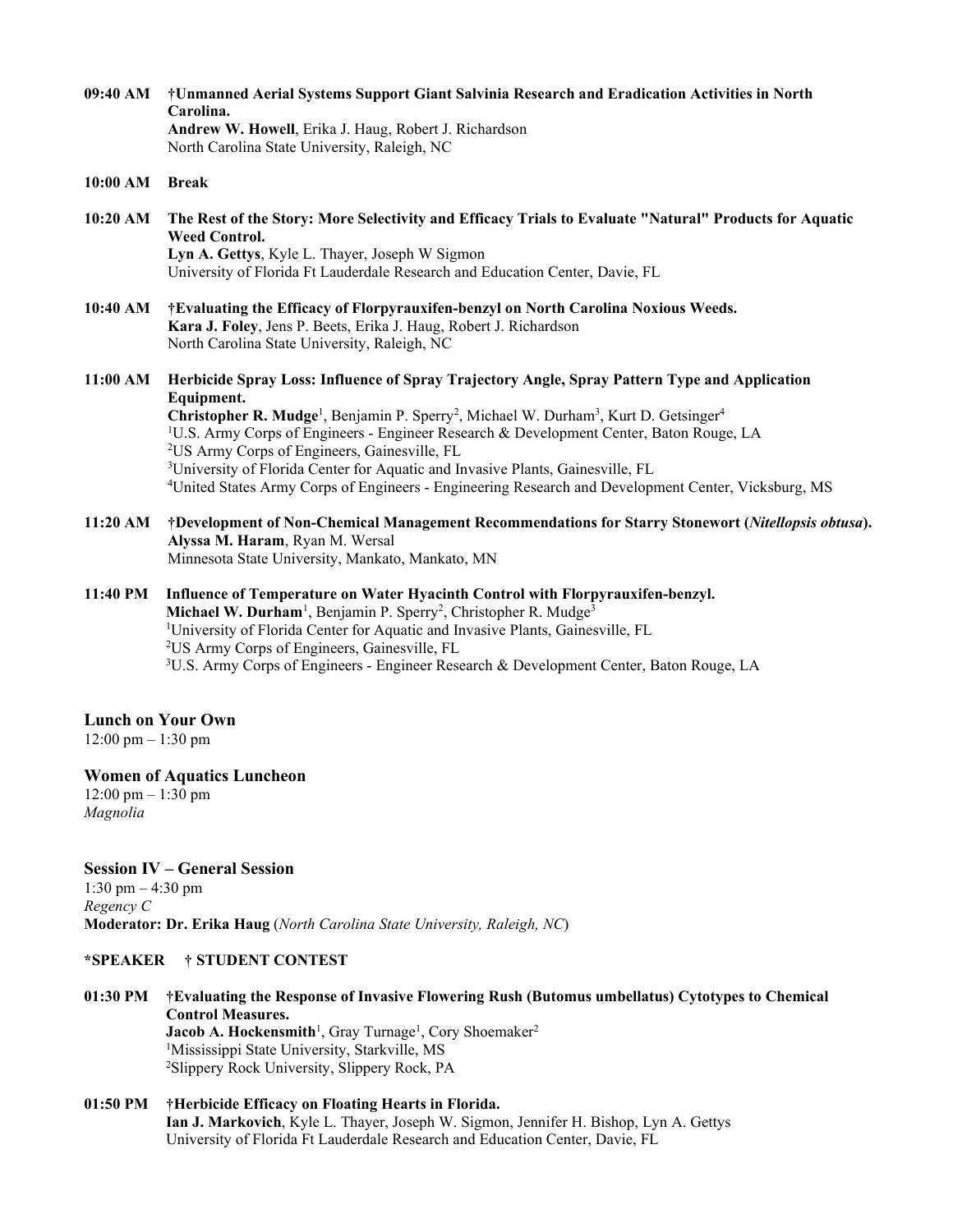### **02:10 PM †Non-target Impacts of Florpyrauxifen-benzyl Treatments Using Split Applications and Herbicide Combinations.**

**Jens P. Beets**<sup>1</sup>, Erika J. Haug<sup>1</sup>, Benjamin P. Sperry<sup>2</sup>, Robert J. Richardson<sup>1</sup> <sup>1</sup>North Carolina State University, Raleigh, NC 2 US Army Corps of Engineers, Gainesville, FL

### **02:30 PM †Chemical Control of Brazilian Peppertree (***Schinus terebenthifolia***) in Areas of Freshwater and Brackish Inundation.**

Conrad A. Oberweger<sup>1</sup>, Candice M. Prince<sup>2</sup>, Stephen F. Enloe<sup>2</sup>, James Leary <sup>1</sup>Center for Aquatic and Invasive Plants - University of Florida, Gainesville, FL 2 University of Florida, Gainesville, FL <sup>3</sup>Center Aquatic and Invasive Plants, UF/IFAS, Gainesville, FL

#### **02:50 PM Break**

- **03:10 PM Evaluation of Granular Endothall Concentration-Exposure Times for Vallisneria Control.**  Grace Bell<sup>1</sup>, Benjamin P. Sperry<sup>2</sup>, Michael W. Durham<sup>1</sup> <sup>1</sup>Center for Aquatic and Invasive Plants, University of Florida, Gainesville, FL 2 US Army Corps of Engineers, Gainesville, FL
- **03:30 PM Multi-metric Cold Tolerance Evaluation of Established Agent Populations to Improve Biological Control of Weeds.**

Ian A. Knight<sup>1</sup>, Nathan E. Harms<sup>2</sup>, Paul Pratt<sup>3</sup>, Angelica Reddy<sup>3</sup>, Dean Williams<sup>4</sup>, Annie Huang<sup>5</sup>, Ashton B. DeRossette<sup>1</sup>

<sup>1</sup>United States Army Corps of Engineers - Engineering Research and Development Center, Vicksburg, MS 2 United States Army Corps of Engineers - Engineering Research and Development Center, Lewisville, TX <sup>3</sup>USDA ARS Invasive Species and Pollinator Health Research Unit, Albany, CA 4 Texas Christian University, Fort Worth, TX 5 Oak Ridge Institute for Science and Education, Vicksburg, MS

**03:50 PM Assessment of Removal Methods for Arrowhead Vine (***Syngonium podopyhllum***) in Forest Wetlands in Florida.** 

**Stephen F. Enloe**, Coral Foster University of Florida, Gainesville, FL

#### **04:10 PM Spray Retention of Commonly Managed Invasive Emergent Aquatic Macrophytes.**

Erika J. Haug<sup>1</sup>, Andrew W. Howell<sup>1</sup>, Christopher R. Mudge<sup>2</sup>, Benjamin P. Sperry<sup>3</sup>, Robert J. Richardson<sup>1</sup>, Kurt D. Getsinger<sup>4</sup>

<sup>1</sup>North Carolina State University, Raleigh, NC

<sup>2</sup>U.S. Army Engineer Research & Development Center, Baton Rouge, LA

3 US Army Corps of Engineers, Gainesville, FL

4 United States Army Corps of Engineers - Engineering Research and Development Center, Vicksburg, MS

### **APMS Awards Reception/ Banquet**

6:00 pm – 9:00 pm *Studio 220 and NOMA A*

## **Thursday, July 21**

#### **Thursday's Agenda-at-a-Glance**

7am – 12pm Registration (*Meeting Planning Room*) 7am-8am Continental Breakfast (*Regency A&B*) Exhibits (*Regency A&B*)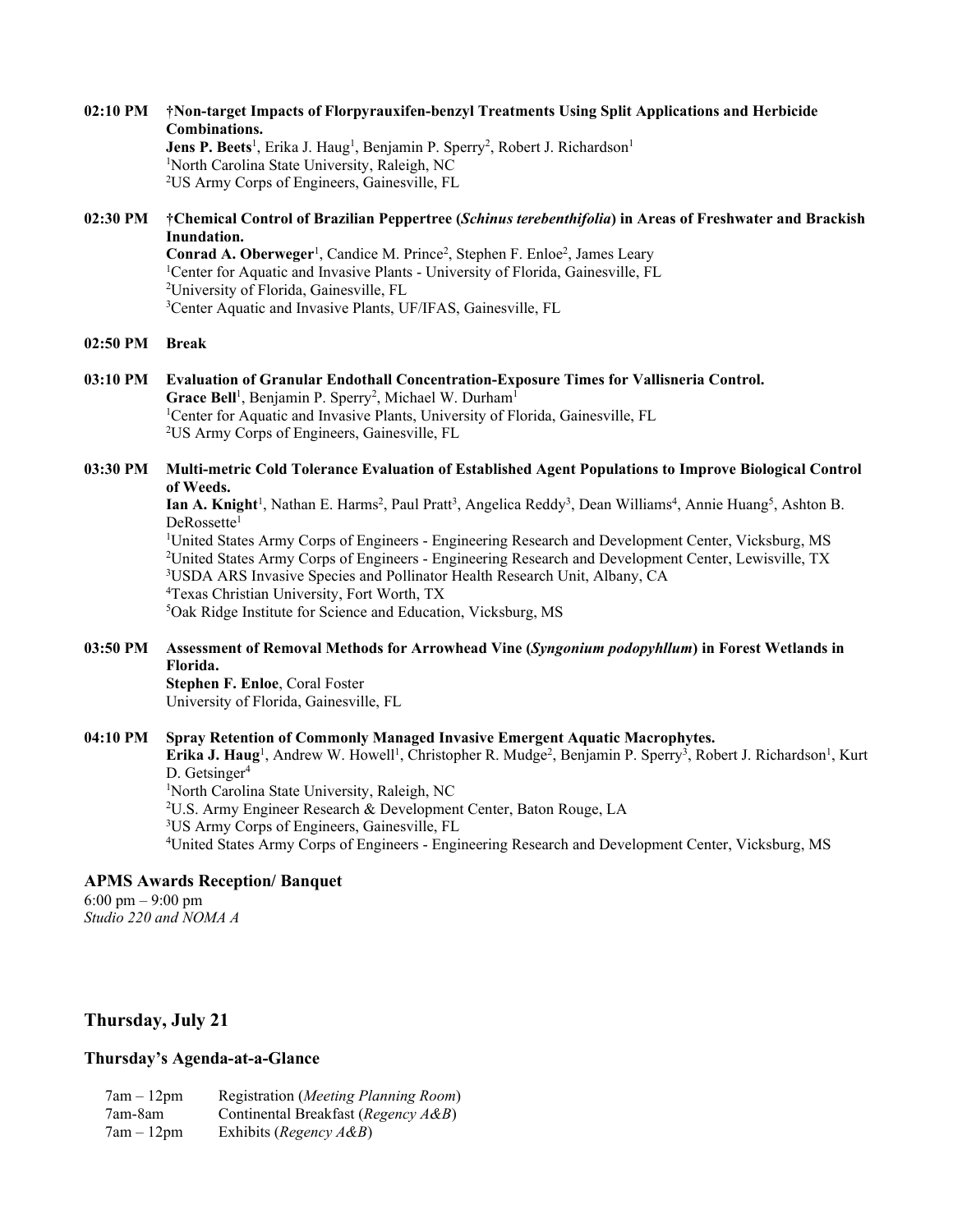| $8am-12pm$       | Session V (Regency C)      |
|------------------|----------------------------|
| 12 <sub>pm</sub> | Annual Conference adjourns |
| 12 <sub>pm</sub> | Lunch on your own          |

#### **Session V – General Session**

8:00 am - 12:00 pm *Regency C* **Moderator:** 

#### **\*SPEAKER † STUDENT CONTEST**

- **08:00 AM Whole-genome Sequencing of an Herbicide Selection Experiment Identifies a Chromosomal Region Associated with Fluridone Resistance in Eurasian Watermilfoil. Ryan Thum**, Gregory M. Chorak Montana State University, Bozeman, MT
- **08:20 AM Field Evaluation of Intermittent Pulse Endothall Treatment for Dioecious Hydrilla Control in Spring Creek, Lake Seminole, GA.**  Benjamin P. Sperry<sup>1</sup>, Michael W. Durham<sup>2</sup>, Robert J. Richardson<sup>3</sup> 1 US Army Corps of Engineers, Gainesville, FL <sup>2</sup>University of Florida Center for Aquatic and Invasive Plants, Gainesville, FL 3 North Carolina State University, Raleigh, NC
- **08:40 AM The Use of Thrips to Control Alligatorweed. Brandon Jones** Catawba Riverkeeper Foundation, Charlotte, NC
- **09:00 AM Potential Impact of Herbicide Overspray on Phytoplankton Blooms in Arkansas Ponds. George L. Selden** University of Arkansas at Pine Bluff, Jonesboro, AR
- **09:20 AM Field Evaluations of Cuban Bulrush (***Oxycaryum cubense***) Response to Select Herbicide Treatments. Gray Turnage**
	- Mississippi State University, Starkville, MS
- **09:40 AM Biological Control Using** *Cytobagous salviniae* **on the Santee Cooper Lakes to Manage** *Salvinia molesta***: Early Steps in Rearing Efforts. Judson Riser** Santee Cooper, Moncks Corner, SC

#### **10:00 AM Break**

- **10:20 AM Field Testing the Performance and Selectivity of Discrete In-water Applications of Imazamox on the Invasive Water Hyacinth (***Pontederia crassipes***).**  Kelli Gladding<sup>1</sup>, Jonathan Glueckert<sup>2</sup>, James Leary<sup>3</sup> <sup>1</sup>Center for Aquatic and Invasive Plants, University of Florida, New Smyrna Beach, FL <sup>2</sup>Center for Aquatic and Invasive Plants, University of Florida, Loxahatchee, FL <sup>3</sup>Center for Aquatic and Invasive Plants, University of Florida, Gainesville, FL
- **10:40 AM Evaluations of ProcellaCOR for Regional Weeds of Interest and Select International Invasive Aquatic Plants. Mark A. Heilman** SePRO Corporation, Carmel, IN
- **11:00 AM The State of Aquatic Plant Management Education in the U.S. Candice M. Prince**, Jason Ferrell University of Florida, Gainesville, FL